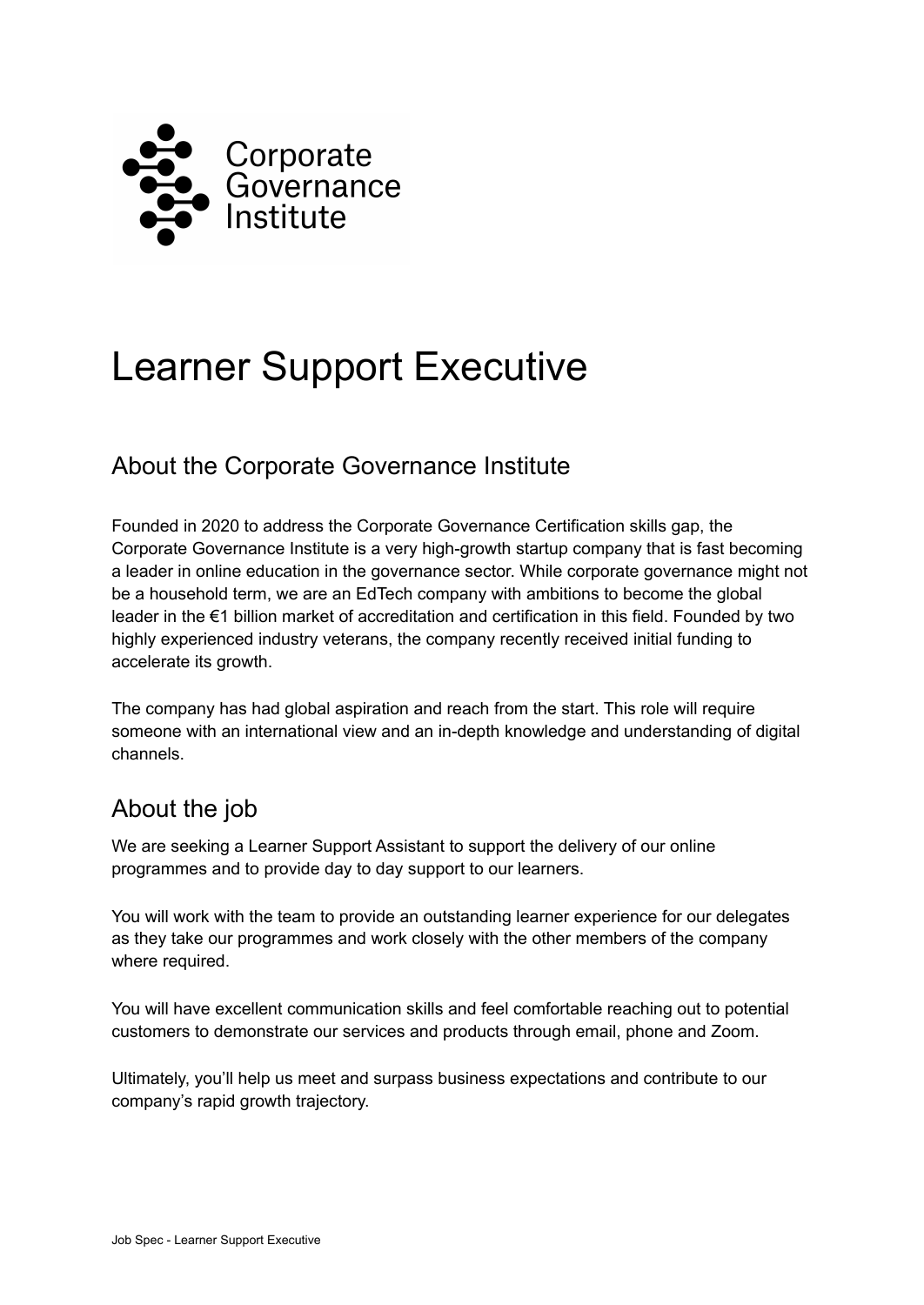## Tasks and responsibilities

You will report to and work closely with the Head of Operations on a day to day basis.

Some of the tasks and responsibilities that you will be required to complete include:

- Ensuring that the learners are onboarded correctly and are provided with all programme materials
- Moderating the programme modules and masterclasses that are delivered live via Zoom by our faculty during the evenings and at our week long Boot Camps which are delivered during the day.
- Responding to learner queries before, during and after the programmes
- Taking ownership of learner issues and follow problems through to resolution
- Improving learner experience and increase engagement of learners to drive course completion
- Ensuring that the various communications go out on time to the delegates, welcoming the delegates and the faculty at the start of each module, managing the faculty member and the delegates during the module delivery, liaising with the delegates during the module and gathering feedback that will help us to provide a better learning experience.
- Work closely with the Head of Operations on a day to day basis
- Look for opportunities to improve our processes and the delegate experience
- Gather and analyse data related to learner progression and performance
- A passion for this front of house role will be vital

#### You

- You are an ambitious customer experience professional with the confidence to play a front of house role for the Institute
- An avid learner, someone who actively seeks out feedback and challenges to learn, grow, and improve
- Strong attention to detail, deadline and delivery-orientation, and ability to work under pressure
- Exceptional verbal and written communication skills
- Ability to handle fast moving projects with internal and external stakeholders
- Prior experience in a similar role in the education field
- Have a bachelor's or master's degree in the field of marketing, customer experience, communications, English, media studies or similar, or at least two years' experience in a related area.
- Have native or near-native English, with excellent verbal and written skills.
- Ability to see where we can improve the learner experience at all times and our programme content
- A very strong self-starter attitude. You should embrace and be comfortable with constant change in a fast growing entrepreneurial environment.
- Strong administration, organisational and planning skills.
- Very strong presentation and communications skills with an ability to explain technical concepts in plain language.